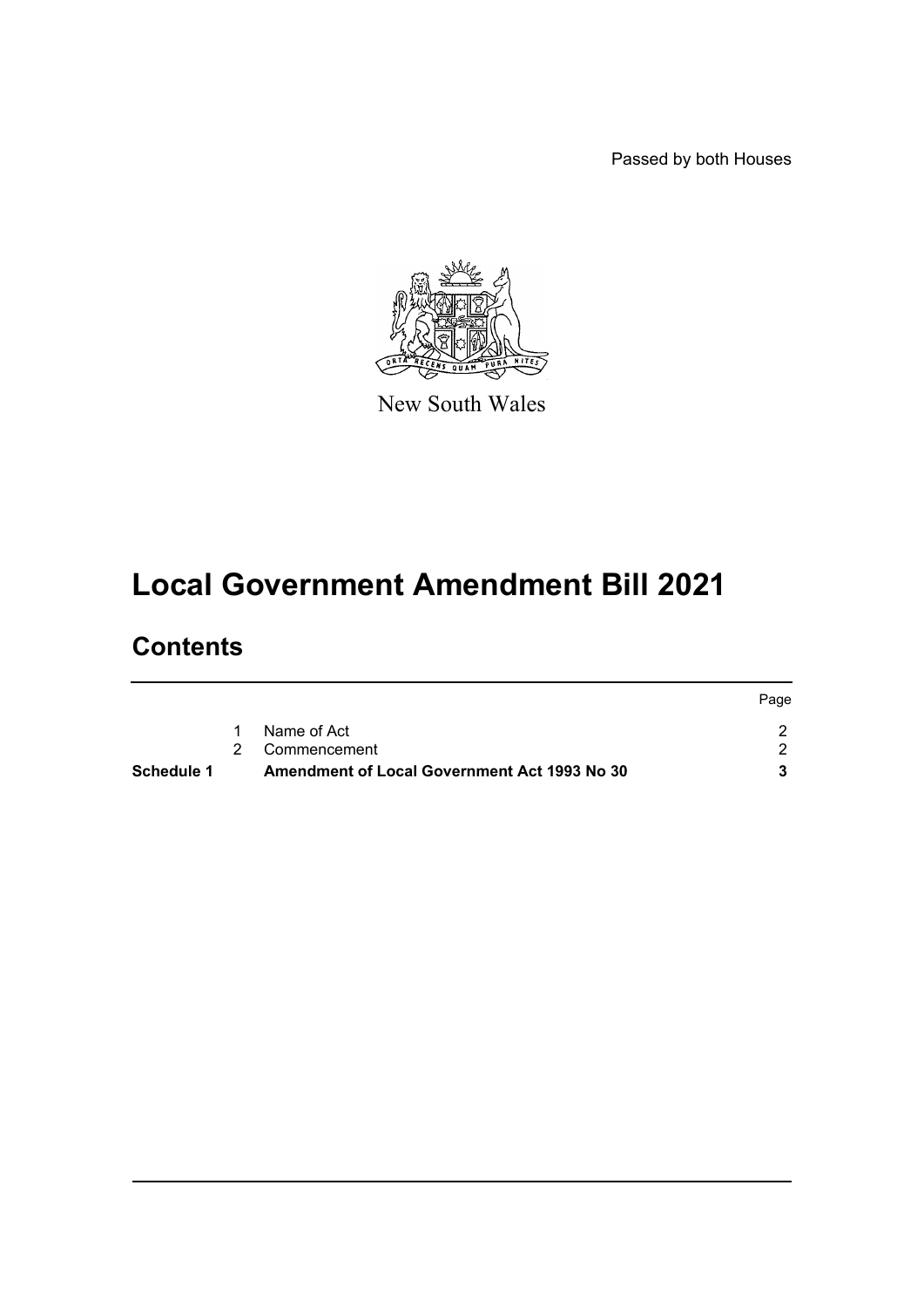*I certify that this public bill, which originated in the Legislative Assembly, has finally passed the Legislative Council and the Legislative Assembly of New South Wales.*

> *Clerk of the Legislative Assembly. Legislative Assembly, Sydney, , 2021*



New South Wales

# **Local Government Amendment Bill 2021**

Act No , 2021

An Act to amend the *Local Government Act 1993* to give effect to certain recommendations made by the Independent Pricing and Regulatory Tribunal and make other amendments concerning the local government rating system; to make further provision about local government elections and certain terms of office and about council area amalgamations; to provide for superannuation contributions for councillors; and for related purposes.

*I have examined this bill and find it to correspond in all respects with the bill as finally passed by both Houses.*

*Assistant Speaker of the Legislative Assembly.*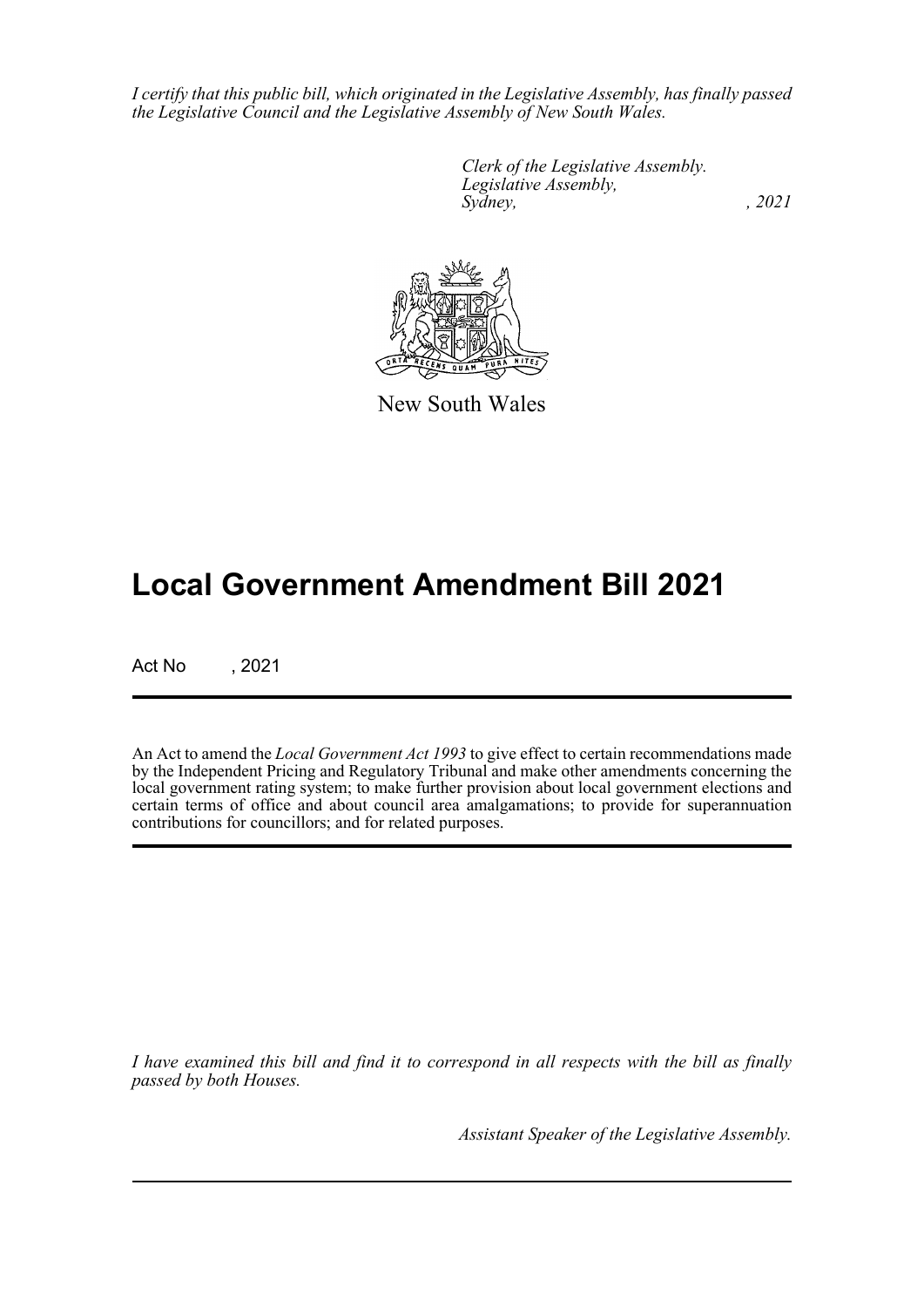Local Government Amendment Bill 2021 [NSW]

#### <span id="page-2-0"></span>**The Legislature of New South Wales enacts—**

#### **1 Name of Act**

This Act is the *Local Government Amendment Act 2021*.

#### <span id="page-2-1"></span>**2 Commencement**

- (1) This Act commences on the date of assent to this Act, except as provided by this section.
- (2) The following provisions of this Act commence on a day or days to be appointed by proclamation—
	- (a) Schedule 1.1[2]–[4] and [7]–[11],
	- (b) Schedule 1.1[13]–[15] and [17],
	- (c) Schedule 1.1[19]–[31],
	- (d) Schedule 1.1[33].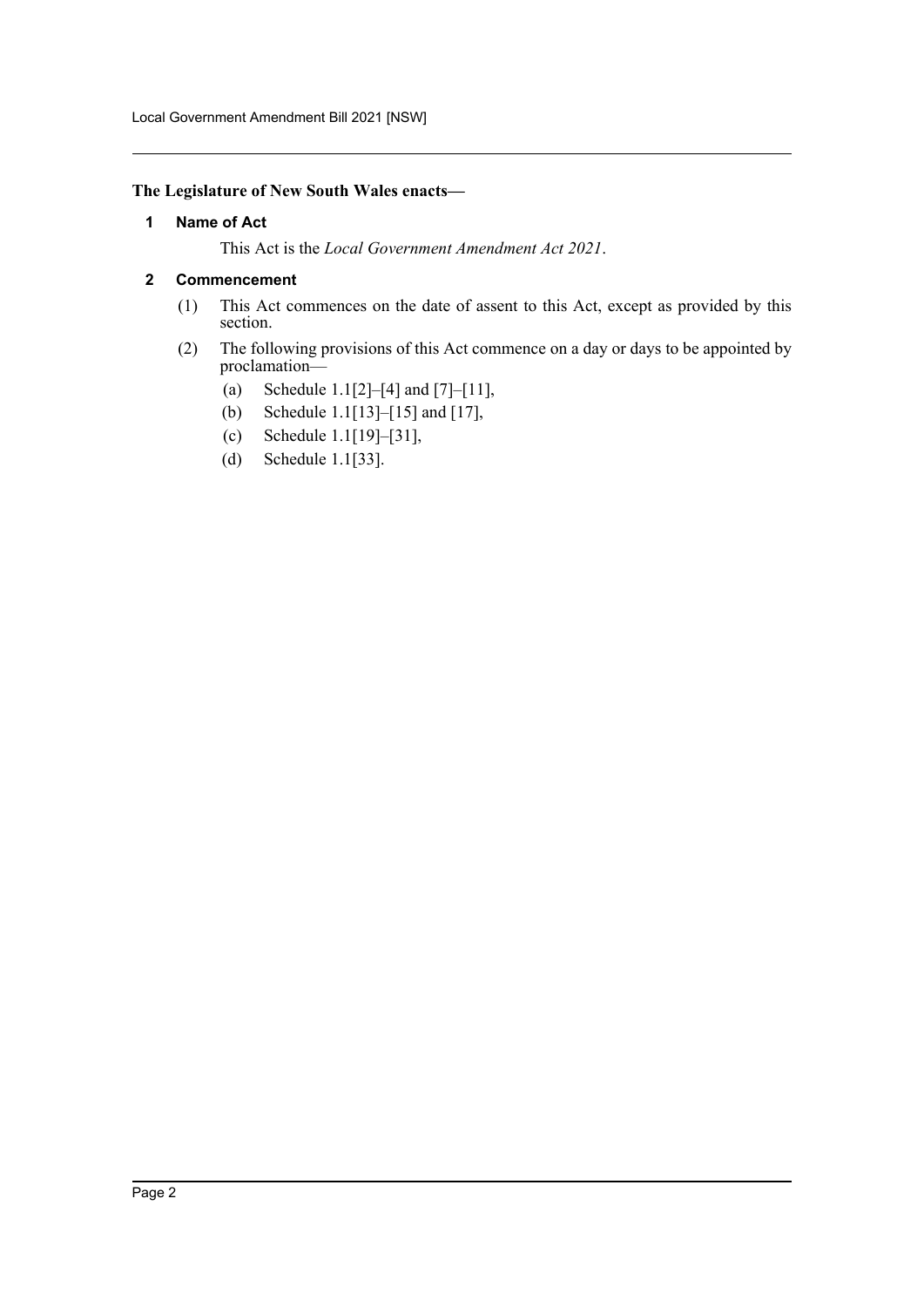# <span id="page-3-0"></span>**Schedule 1 Amendment of Local Government Act 1993 No 30**

# **1.1 Amendments concerning local government rating system**

# **[1] Section 218CC**

Insert after section 218CB—

#### **218CC Proposals for de-amalgamations**

- (1) The new council may, within 10 years of the constitution of the new area, submit a written business case to the Minister setting out—
	- (a) a proposal for the de-amalgamation of the new area, whether by reconstituting the former areas or constituting different areas, and
	- (b) the reasons in support of the proposal.
- (2) The Minister must, within 28 days after the business case is submitted, refer the de-amalgamation proposal to the Boundaries Commission with a direction that it conduct an inquiry and report on the proposal.
- (3) Without limiting subsection (2) or section 263, the Boundaries Commission may in its report recommend that—
	- (a) the de-amalgamation proposal be supported, or
	- (b) the de-amalgamation proposal be rejected, or
	- (c) a different de-amalgamation proposal be supported.
- (4) The Minister must ensure that the report of the Boundaries Commission is publicly released within 48 hours after it is provided to the Minister.
- (5) The Minister must, within 28 days after the report is provided to the Minister, provide a written response to the new council setting out—
	- (a) whether or not the Minister supports the de-amalgamation proposal or a different de-amalgamation proposal recommended by the Boundaries Commission, and
	- (b) the reasons for the Minister's decision, and
	- (c) if the Minister supports the de-amalgamation proposal or the different de-amalgamation proposal—the anticipated time frame for giving effect to the proposal.
- (6) The Minister is, by making grants under section 620 or using money otherwise appropriated by Parliament for the purpose, to ensure that the cost of any de-amalgamation of the new area resulting from a business case submitted under this section is fully funded.
- (7) This section extends to new areas constituted before the commencement of this section.
- (8) In this section—

*new area* means the area constituted by the amalgamation of areas (*former areas*) by the relevant proclamation.

*new council* means the council of a new area constituted by section 219.

*relevant proclamation* means the proclamation made pursuant to Chapter 9, Part 1 that amalgamates former areas into the new area and constitutes the new council.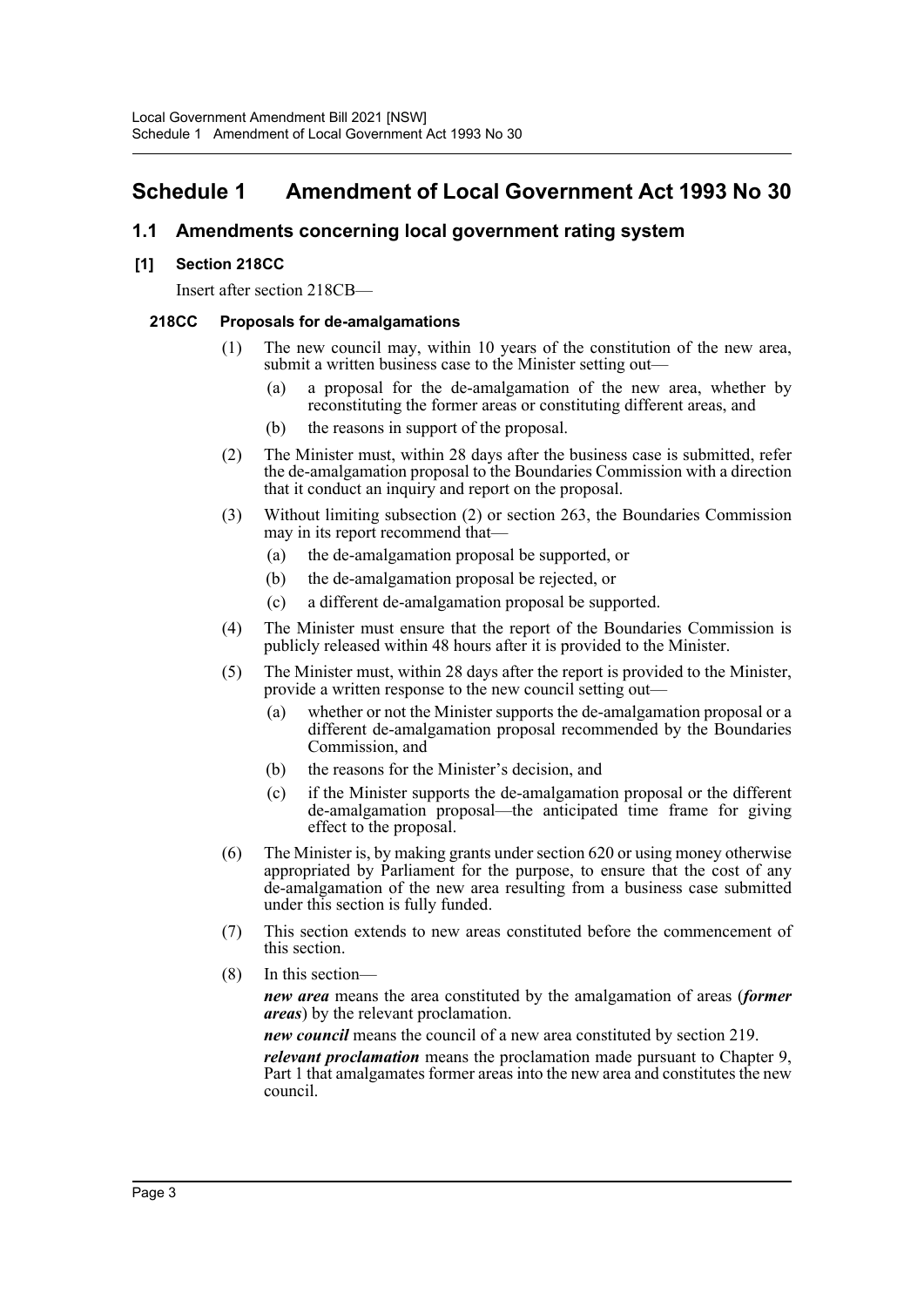#### **[2] Section 493 Categories of ordinary rates and categories of land**

Omit "4 categories" wherever occurring in section 493(1). Insert instead "5 categories".

### **[3] Section 493(1)**

Insert after the first dot point—

environmental

#### **[4] Section 495 Making and levying of special rates**

Insert at the end of section 495 after the note—

- (3) Without limiting subsection (1) or (2), a special rate may be levied for or towards meeting the costs of works, services, facilities or activities (the *intergovernmental project*) provided or undertaken, or proposed to be provided or undertaken, by the council together with one or more government entities (a *project partner*).
- (4) The following provisions apply for a special rate levied for an intergovernmental project—
	- (a) before the rate is levied, the council must include the following information in the draft operational plan for the year in which it is proposed to be levied—
		- (i) the anticipated benefits to the council's area or local community of the intergovernmental project,
		- (ii) the basis of the council's opinion, under subsection (2), for the different application of the rate, if any, in relation to different land,
		- (iii) the estimated cost of the intergovernmental project, both for the year and in total,
		- (iv) the estimated contributions to the intergovernmental project, including financial and in-kind contributions, to be made by the council and each project partner, both for the year and in total,
		- (v) the amount of money estimated to be levied by the rate, both for the year and in total,
	- (b) the intergovernmental project does not need to be works, services, facilities or activities within the functions of the council and the rate levied may exceed the value of the part of the project with the council's functions,
	- (c) if the cost of the intergovernmental project is partly funded by another person or under another arrangement, charge or contribution—the rate levied may be limited to what is needed to fund the proportion of the cost for which the council is responsible,
	- (d) money raised from the rate may be used only for the purpose of funding the intergovernmental project,
	- (e) money raised from the rate is not to be treated as part of the general income of the council,
	- (f) the annual report of the council is to include the following information—
		- (i) the actual cost of the intergovernmental project, and the actual contributions to the intergovernmental project made by the council and each project partner, during the year of the report,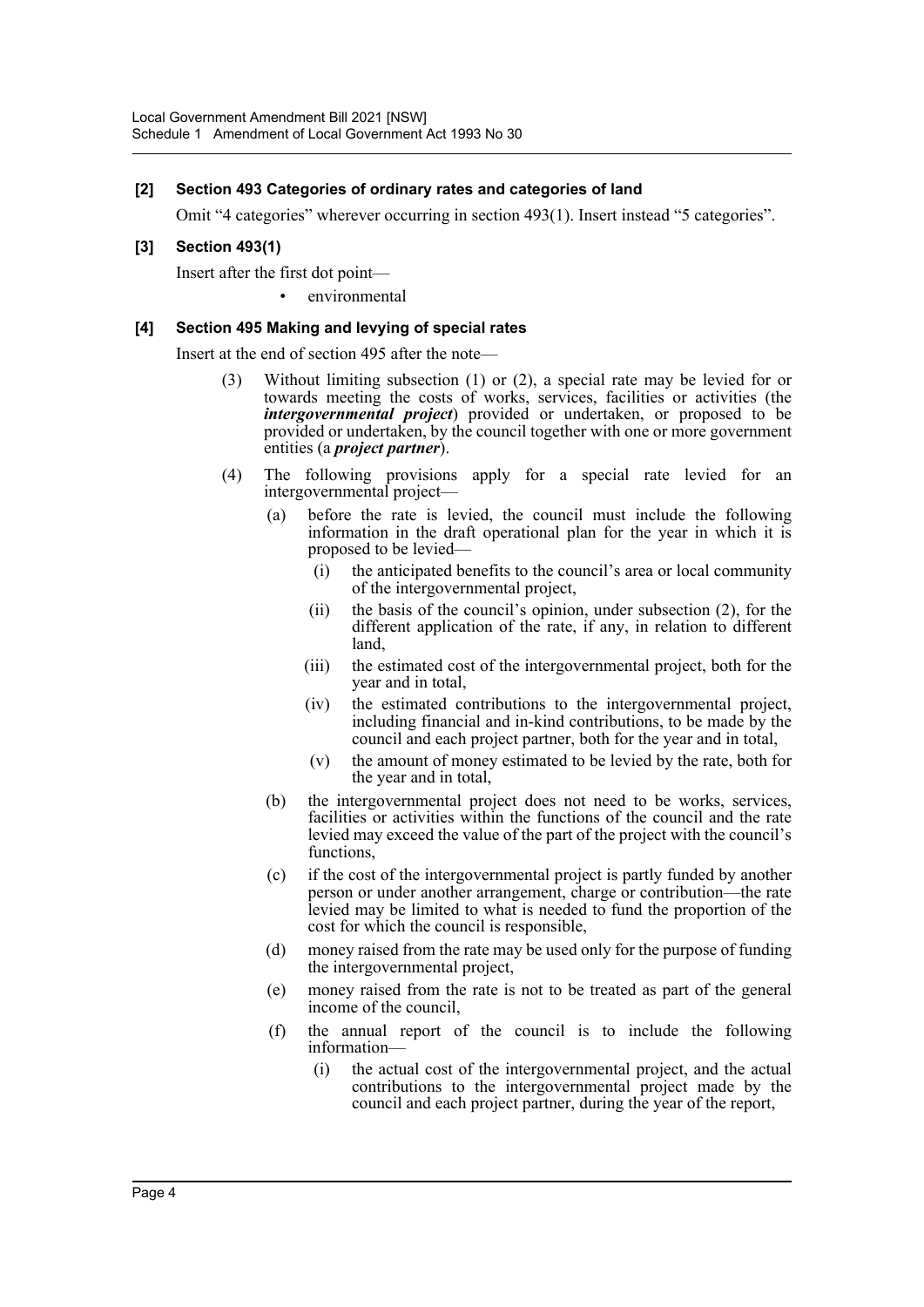- (ii) a statement explaining the difference, if any, between the actual cost and contributions and the estimated cost and contributions in the council's draft operational plan,
- (iii) the total revenue generated by the rate during the year of the report,
- (iv) the outcomes of the project, and the benefits to the council's area and the local community of the project, during the year of the report,
- (g) despite sections  $498(3)(b)$  and  $499(4)(b)$ , the Minister does not need to approve the different application of the rate, if any, in relation to different land.
- (5) Subsection (4) applies despite any other provision of this Act to the contrary.
- (6) In this section—

*another Australian jurisdiction* means the Commonwealth or another State or a Territory.

*government entity* means each of the following—

- (a) the State or another Australian jurisdiction, including the Crown in right of the State or another Australian jurisdiction,
- (b) a Minister of the government of the State or another Australian jurisdiction.
- (c) a government sector agency within the meaning of the *Government Sector Employment Act 2013* or a Department or other agency of another Australian jurisdiction,
- (d) a public authority of the State or another Australian jurisdiction,
- (e) a person acting on behalf of the State or another Australian jurisdiction or of the Crown in right of the State or another Australian jurisdiction,

but does not include a council, county council or joint organisation, or a local authority of another Australian jurisdiction, unless the regulations declare the council, organisation or authority to be a government entity for this section.

# **[5] Section 505 Application of Part**

Insert after section 505(a)(vi)—

(vii) fire and emergency service levies payable under the *Fire and Emergency Services Levy Act 2017*, and

# **[6] Section 506 Variation of general income**

Insert at the end of the section—

- (2) Without limiting subsection (1), the order may—
	- (a) specify different percentages for different areas of councils, and
	- (b) specify a methodology for calculating a percentage rather than specifying a particular percentage, including by specifying a base percentage to which an additional figure may be added in specified circumstances.

# **[7] Section 514 Categorisation of land for purposes of ordinary rates**

Insert after the first dot point in section 514—

• environmental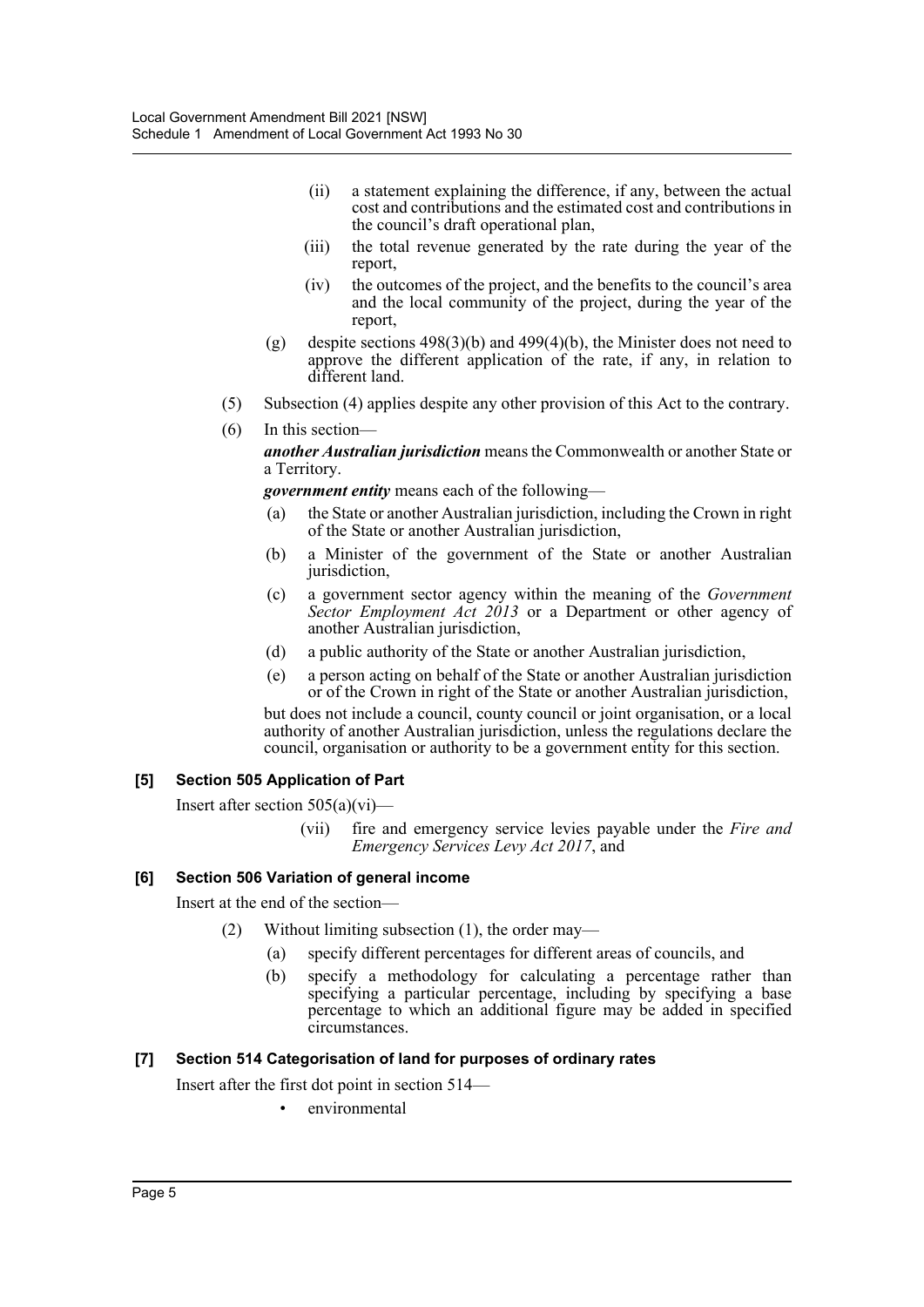#### **[8] Section 514, note**

Insert "environmental," after "farmland,".

#### **[9] Section 515A**

Insert after section 515—

#### **515A Categorisation as environmental**

- (1) Land is to be categorised as *environmental* if—
	- (a) it is a parcel of rateable land, and
	- (b) its use is constrained because of one or more of the following—
		- (i) development cannot be carried out on the land,
		- (ii) the land has low development potential for business, residential, mining or farming activity, and
	- (c) it is subject to geographical restrictions or regulatory restrictions, and
	- (d) it is used for a purpose that would not be more appropriately categorised as farmland, residential, mining or business.
- (2) In determining whether the matters mentioned in subsection  $(1)(b)$  apply, the council must consider—
	- (a) whether the uses permitted on the land are consistent with—
		- (i) the protection, management and restoration of areas of high ecological, scientific, cultural or aesthetic values, and
		- (ii) the prevention of development that could destroy, damage or otherwise have an adverse effect on those values, and
	- (b) matters that may be prescribed by the regulations.
- (3) In this section—

*geographical restrictions*, in relation to land, include the water areas, mud flats, swamps, marshlands, steep slopes or other terrain resulting in physical limitations preventing the carrying out of all, or almost all, residential or commercial development on the land.

*regulatory restrictions* mean restrictions imposed by an Act, environmental planning instrument, conservation agreement, or in some other way, specified by the regulations.

#### **[10] Section 518 Categorisation as business**

Insert "environmental," after "farmland,".

# **[11] Section 519 How is vacant land to be categorised?**

Omit "section 515, 516 or 517". Insert instead "sections 515–517".

# **[12] Section 529 Rate may be the same or different within a category**

Omit section 529(2). Insert instead—

- (2) A sub-category may be determined as follows—
	- (a) for the category "farmland"—according to—
		- (i) the location of the land, or
		- (ii) the intensity of land use, or
		- (iii) the irrigability of the land, or
		- (iv) economic factors affecting the land,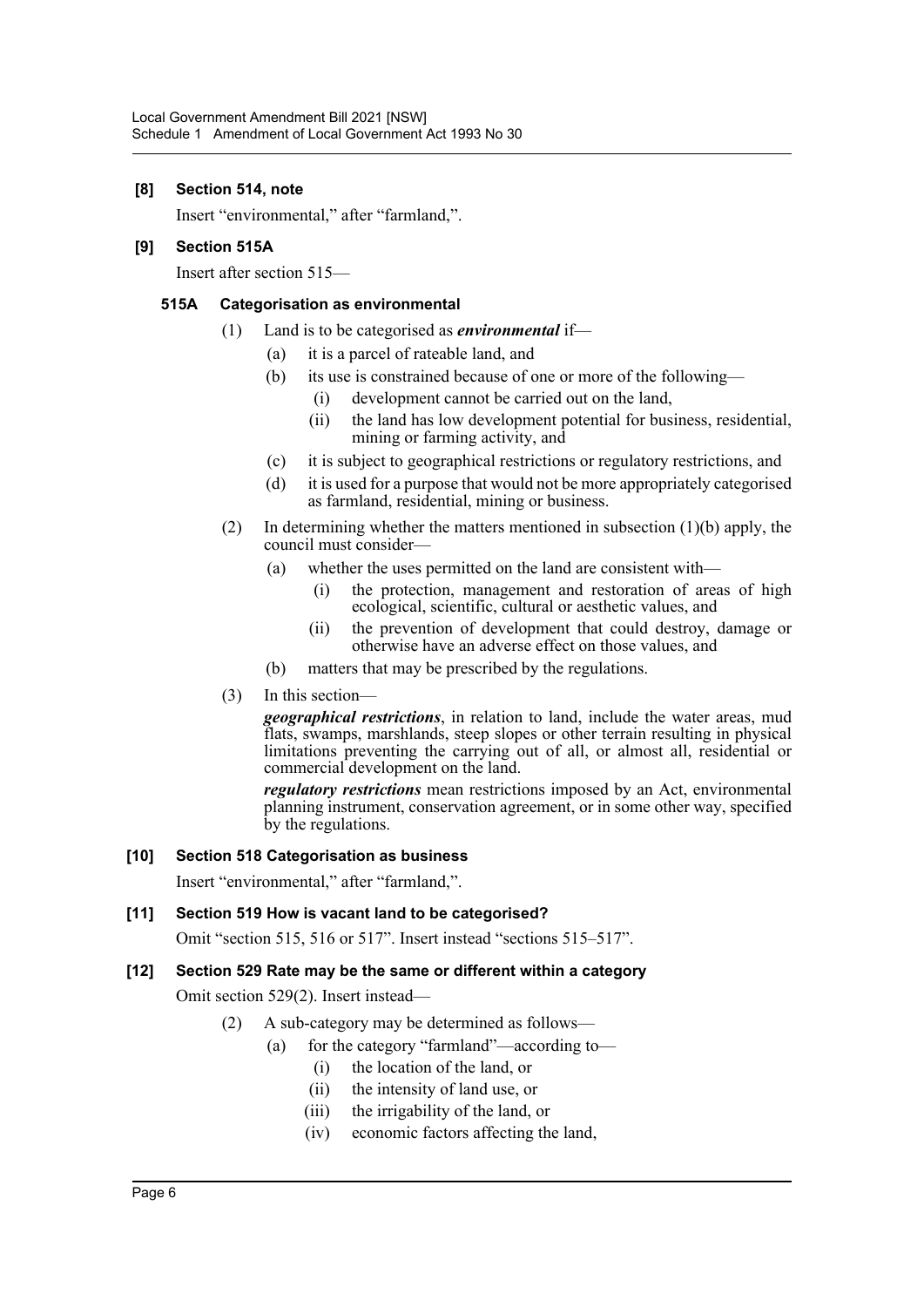- (b) for the category "residential"—according to—
	- (i) whether the land is rural residential land, or
	- (ii) whether the land is in a centre of population, or
	- (iii) whether the land is in a residential area or in part of a residential area,
- (c) for the category "mining"—according to the kind of mining involved,
- (d) for the category "business"—according to a centre of activity.
- $(2A)$  A sub-category may be determined for subsection  $(2)(b)(iii)$  only if the council is satisfied on reasonable grounds that it is necessary to identify residential areas because of significant differences between the areas in relation to access to or demand for, or the cost of providing, services or infrastructure.
- (2B) A sub-category must be identified by reference to geographical names or another way prescribed by the regulations for the sub-category if—
	- (a) the sub-category is identified by reference to the location of the land, or
	- (b) the sub-category is identified by reference to the factor mentioned in subsection  $(2)(b)(iii)$ .

# **[13] Section 529(2)(a1)**

Insert after section  $529(2)(a)$ , as inserted by item  $[12]$ —

- (a1) for the category "environmental"—according to 1 or both of the following—
	- (i) the location of the land,
	- (ii) whether the land is subject to regulatory restrictions,

# **[14] Section 529(2)(d)**

Omit the paragraph, as inserted by item [12]. Insert instead—

- (d) for the category "business"—according to 1 or more of the following—
	- (i) whether the land is in a centre of commercial or industrial activity,
	- (ii) whether the land is industrial land,
	- (iii) whether the land is non-industrial land.

# **[15] Section 529(2AA)**

Insert after section 529(2A), as inserted by item [12]—

- $(2AA)$  For subsection  $(2)(d)(ii)$  and  $(iii)$ 
	- (a) land is industrial land if the activities carried out on the land are predominately industrial activities,
	- (b) land is non-industrial land if the activities carried out on the land are predominately not industrial activities.

# **[16] Section 529(5) and (6)**

Insert after section 529(4)—

- (5) The regulations may make provision for or with respect to the following—
	- (a) the factors that may or may not be taken into account in determining a sub-category for a category of land for which a sub-category may be determined,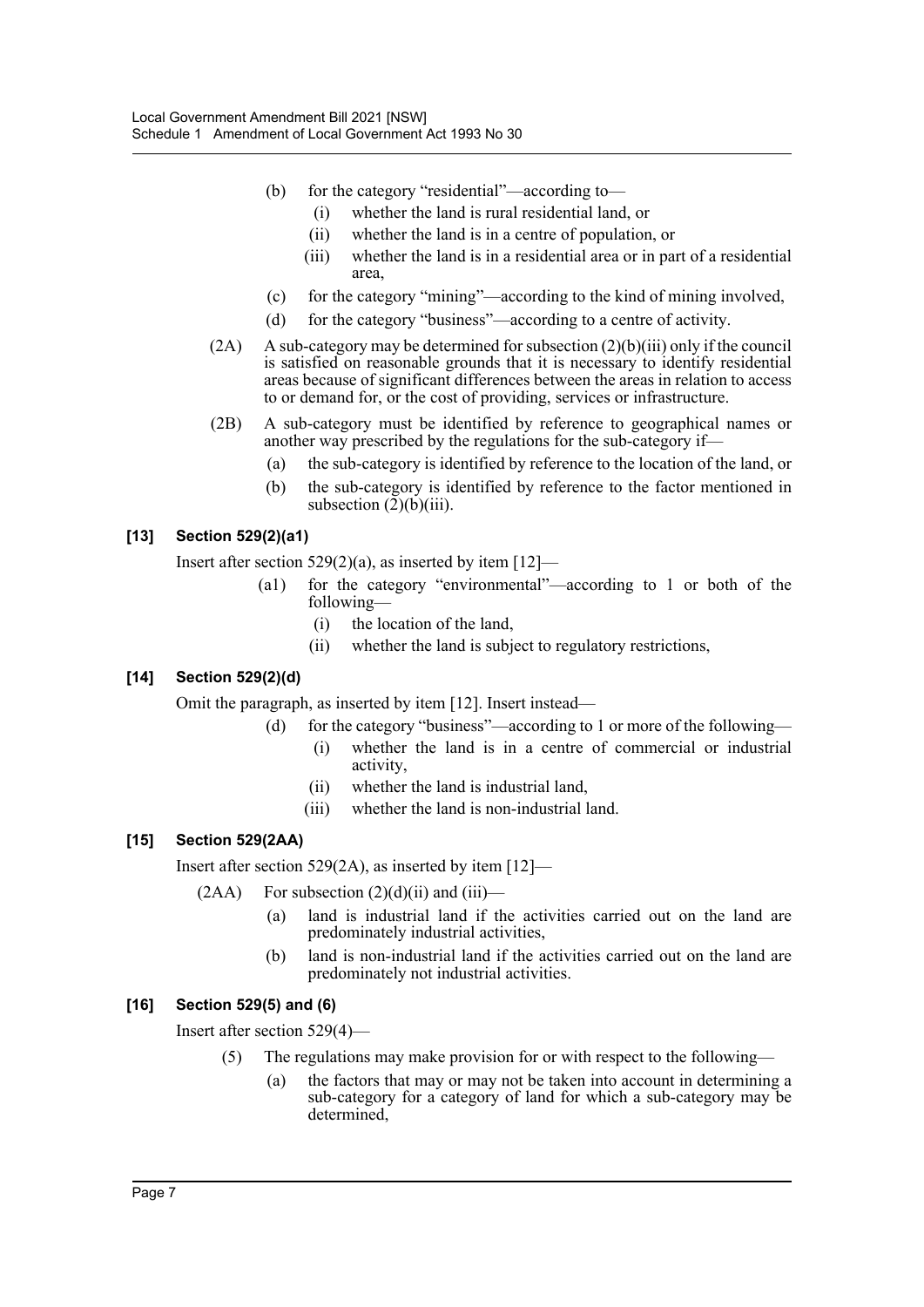- (b) public consultation requirements to be followed by councils in determining a sub-category, including by applying, with or without modification, provisions of the Act, the regulations or guidelines concerning the preparation, exhibition and publication of strategic council planning documents.
- (6) In this section—

*geographical name* has the same meaning as in the *Geographical Names Act 1966*.

*regulatory restrictions* mean restrictions imposed by an Act, environmental planning instrument, conservation agreement, or in some other way, specified by the regulations.

*strategic council planning document* means a community strategic plan, resourcing strategy, delivery program or operational plan mentioned in Chapter 13, Part 2.

#### **[17] Section 529(5)(c)**

Insert after section 529(5)(b), as inserted by item  $[16]$ —

(c) the kinds of activities that are, or are not, industrial activities or non-industrial activities for the purposes of this section.

#### **[18] Section 530**

Insert after section 529—

#### **530 Special provisions for residential sub-categories**

- (1) This section applies in relation to determining a sub-category (a *residential sub-category*) under section 529 for the category "residential" for rateable land in a council's area.
- (2) The Minister may, from time to time, issue guidelines for the determination of ordinary rates for rateable land in contiguous urban areas.
- (3) Without limiting subsection (2), the guidelines may provide for when an area is, or is not, a contiguous urban area for this section.
- (4) The highest ordinary rate for rateable land in a contiguous urban area must not exceed the average ordinary rate payable for other rateable land in the area by the factor, if any, prescribed by the regulations.
- (5) Despite subsection (4), the Minister may, by written instrument given to a council on its application—
	- (a) determine a factor for the council that is greater than the factor mentioned in subsection (4), and
	- (b) impose conditions in relation to the use of the determined factor.
- (6) The Minister may, by a further written instrument given to a council, vary or revoke a determination, or a condition of a determination, made or imposed for the council under subsection (5).
- (7) If a council decides to make different ordinary rates for residential sub-categories, the council must—
	- (a) publish the reasons for doing so on its website as soon as practicable after making the rates, and
	- (b) set out the reasons in the council's statement of revenue policy in its operational plan for the year concerned.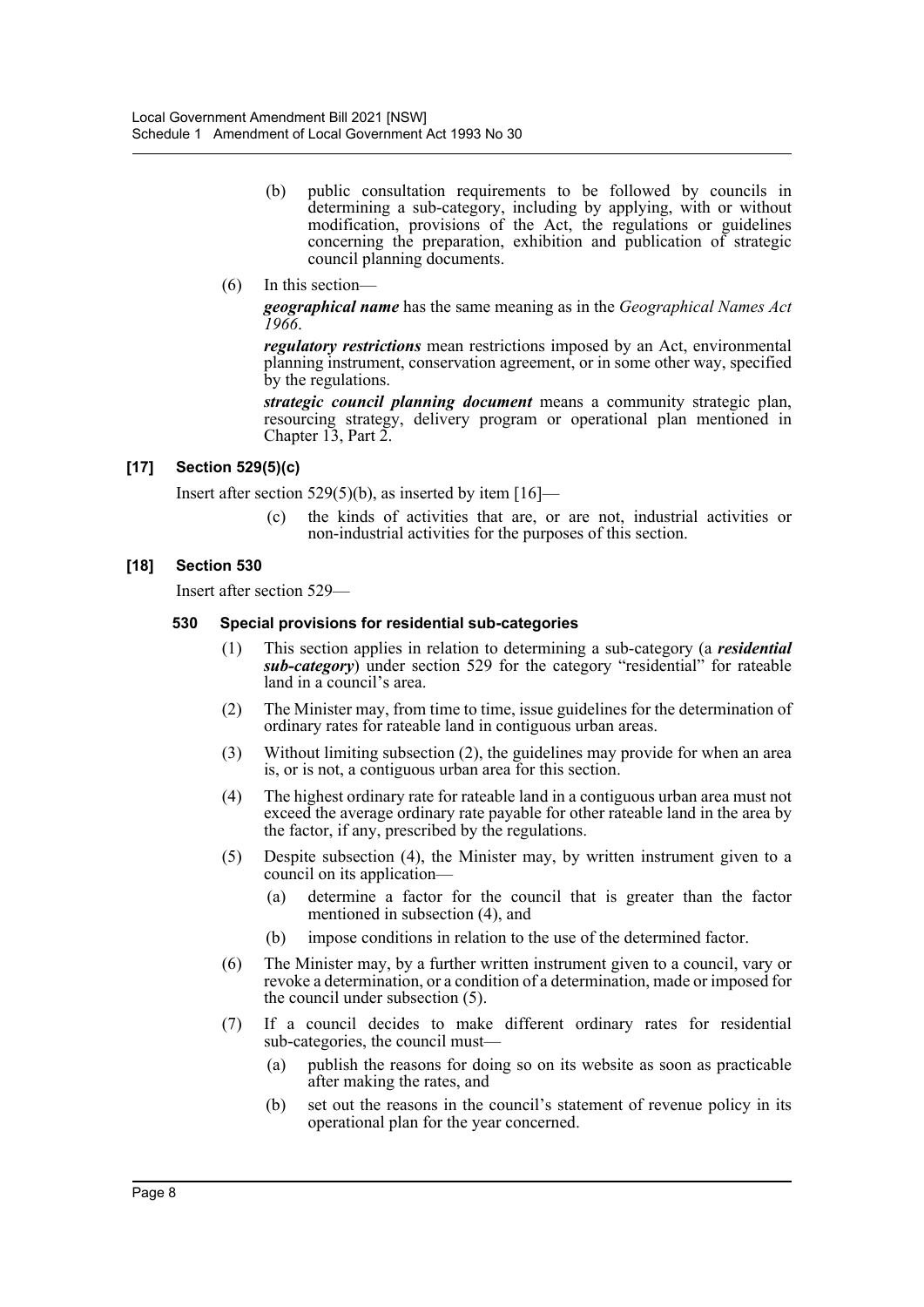- (8) The Minister may, from time to time, issue written directions to councils concerning—
	- (a) the factors or circumstances that may, or may not, be used by councils in determining a residential sub-category or the ordinary rate for a residential sub-category, and
	- (b) matters to be included in reasons published for subsection  $(7)(a)$ .
- (9) A council must comply with the guidelines and directions given by the Minister under this section.

#### **[19] Section 555, heading**

#### Insert "**, other than water supply special rates and sewerage special rates**" after "**rates**".

#### **[20] Section 555(1)**

Insert ", other than water supply special rates and sewerage special rates" after "all rates".

#### **[21] Section 555(1)(b) and (b1)**

Omit the paragraphs. Insert instead—

- (b) land reserved or acquired under the *National Parks and Wildlife Act 1974*,
- (b1) subject to subsection (3), land that is the subject of a conservation agreement unless it is a kind of conservation agreement excluded by the regulations,

#### **[22] Section 555(1A)**

Insert after section 555(1)—

- (1A) Without limiting subsection (1), the following land is also exempt from all rates, other than water supply special rates and sewerage special rates—
	- (a) land that is a public place,
	- (b) land used for a public reserve and vested in the Crown, a public body or trustees,
	- (c) land used for a common and vested in the Crown, a public body or trustees,
	- (d) land used for a public cemetery and vested in the Crown, a public body or trustees,
	- (e) land used solely for a free public library and vested in the Crown, a public body or trustees,
	- (f) land acquired under an environmental planning instrument for the public purpose specified in the instrument and not leased for private purposes,
	- (g) land that is held under a lease from the Crown for private purposes and is the subject of a mineral claim granted under Part 9, Division 4 of the *Mining Act 1992* and that the council has declared is not rateable,
	- (h) land that belongs to a public benevolent institution or public charity and is used or occupied by the institution or charity for the purposes of the institution or charity,
	- (i) land that belongs to a public hospital,
	- (j) land that is vested in the Minister for Health and Medical Research, the Health Administration Corporation or the New South Wales Health Foundation,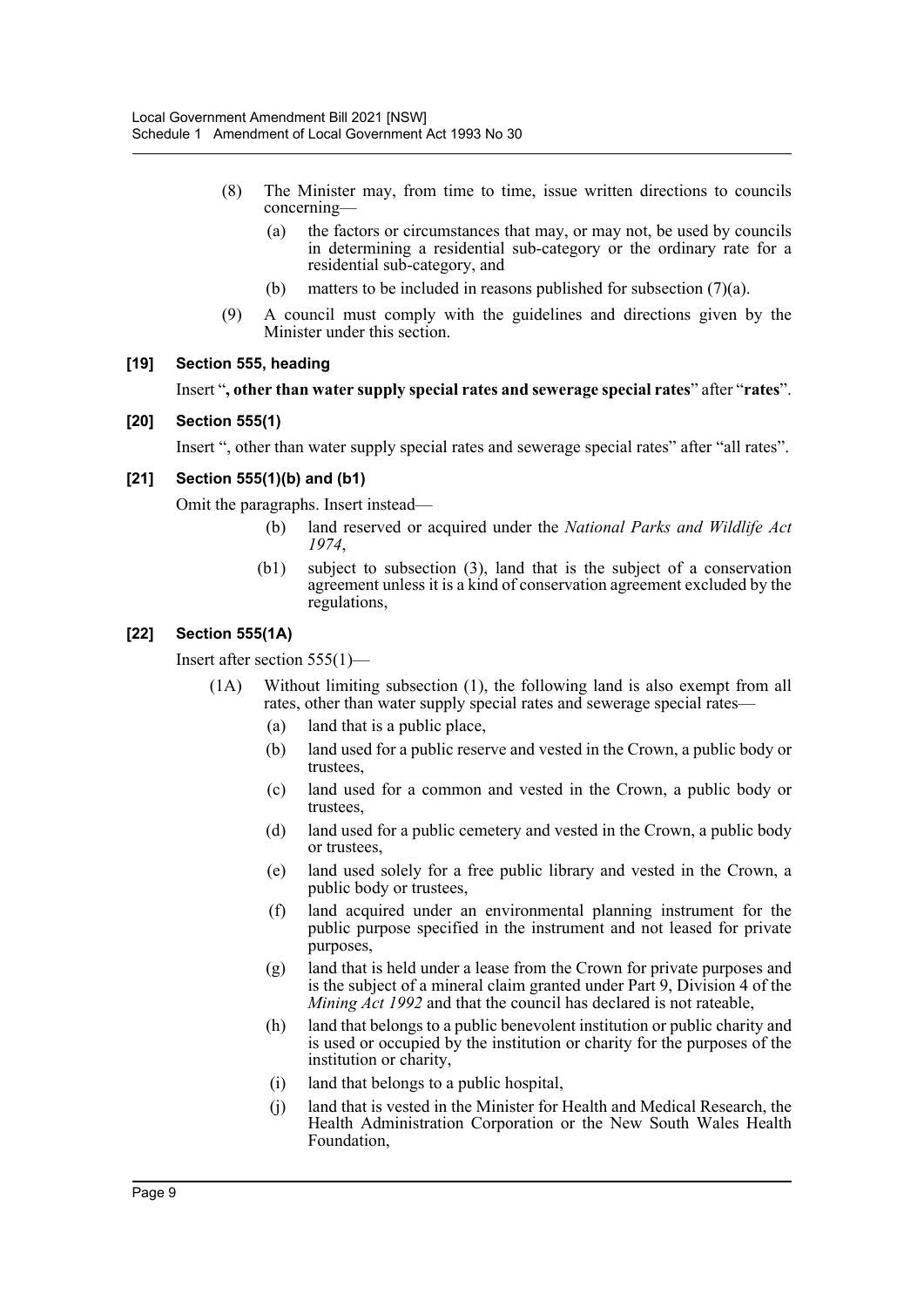- (k) land that is vested in a local health district constituted under the *Health Services Act 1997*,
- (l) land that is vested in a university, or a university college, and is used or occupied by the university or college solely for its purposes,
- (m) land that is vested in the Crown or Venues NSW and is described in Schedule 4A, Part 1, 2 or 3 of the *Sporting Venues Authorities Act 2008* and is used or occupied for the purposes of or in accordance with that Act,
- (n) land that is vested in the Crown or the Zoological Parks Board and is used or occupied by the Board for its purposes,
- (o) land that—
	- (i) is vested in the mines rescue company, within the meaning of the *Coal Industry Act 2001*, and
	- (ii) is used for the purposes of a mine rescue station controlled by that company,
- (p) land that is managed by the Teacher Housing Authority and on which a house is erected,
- (q) land that is leased to the Crown for the purpose of cattle dipping,
- (r) land that is specified or described in the regulations as being exempt from all rates, other than water supply special rates and sewerage special rates,
- (s) land that is vested in an Aboriginal Land Council and that is reserved under Part 4A of the *National Parks and Wildlife Act 1974*.

# **[23] Section 555(3)**

Omit "within the meaning of the *National Parks and Wildlife Act 1974*".

#### **[24] Section 555(4)**

Insert "or  $(1A)(h)$ –(o)" after "subsection  $(1)(e)$ ,  $(f)$ ,  $(g)$  and  $(g1)$ ".

#### **[25] Section 555(5)**

Omit the subsection. Insert instead—

- (5) A parcel of rateable land is to be valued in accordance with section 28A of the *Valuation of Land Act 1916* to enable rates to be levied on a part of the parcel that is not exempt from rates under this section if it is—
	- (a) a parcel belonging to a religious body partly occupied and used in a way described in subsection  $(1)(e)$  and partly in a way that would result in part of the parcel not being exempt from rates under this section, or
	- (b) a parcel belonging to a public benevolent institution or public charity partly used or occupied by the institution or charity for its own purposes and partly for a purpose that would result in part of the parcel not being exempt from rates under this section.

#### **[26] Section 556**

Omit sections 556 and 557. Insert instead—

#### **556 What land is exempt from water supply special rates and sewerage special rates?**

(1) Water supply special rates may not be levied on land to which the council has resolved not to supply water.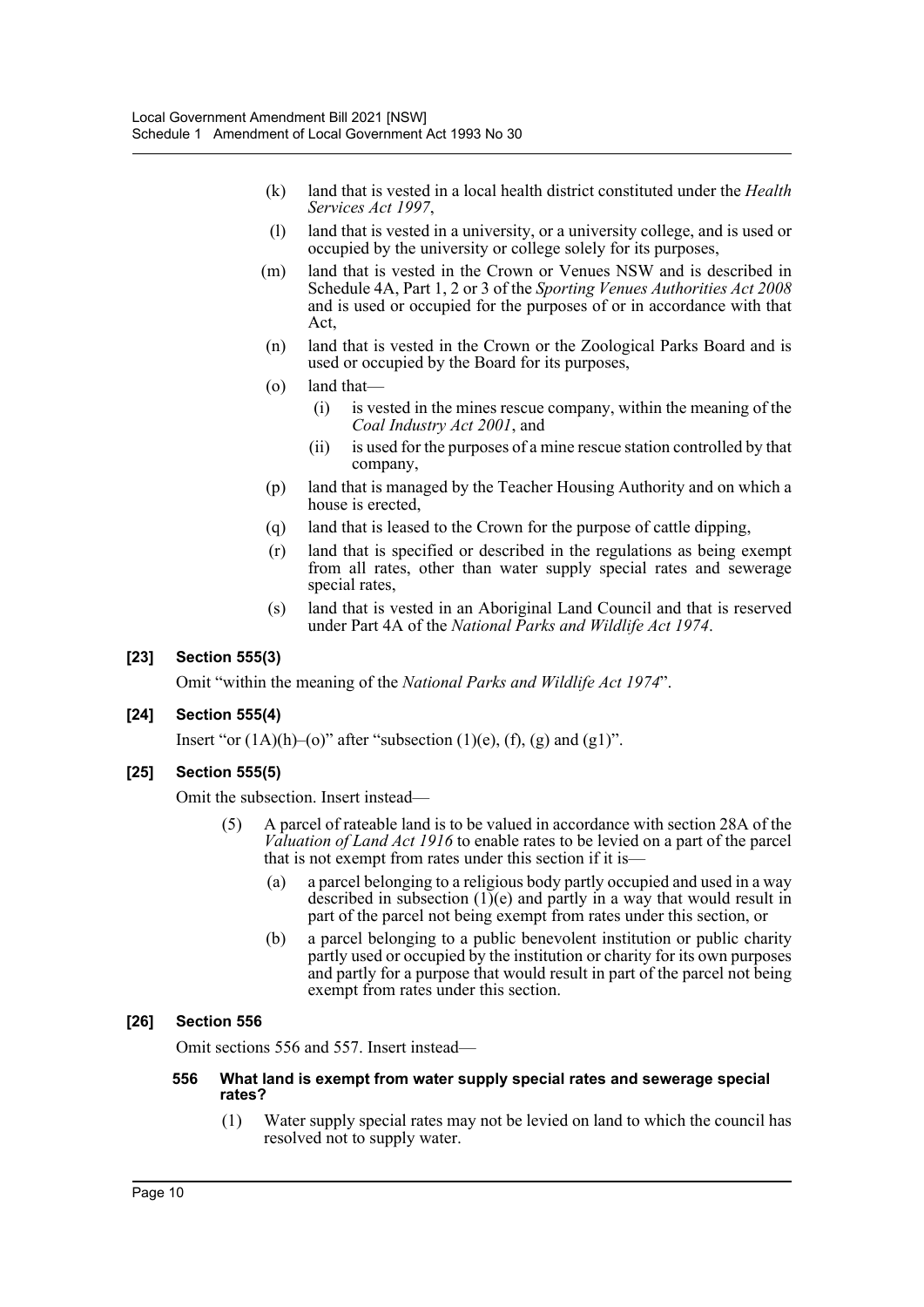- (2) Sewerage special rates may not be levied on land which the council has resolved not to connect to the council's sewers.
- (3) Subject to subsection (4), water supply special rates and sewerage special rates may be levied on land that is the subject of a conservation agreement unless it is a kind of conservation agreement excluded by the regulations.
- (4) If part of a single parcel of land is the subject of a conservation agreement, any rate levied on that whole parcel is to be reduced by the following percentage—

$$
P = \frac{CA}{WA}
$$

where—

*P* is the percentage, and

*CA* is the area of that part of the parcel that is the subject of the conservation agreement, and

*WA* is the area of the whole parcel.

**Example.** If a parcel of land would normally be subject to a rate of \$1,000, but 40% of the area of the land is subject to a conservation agreement, that rate is to be reduced by 40% to \$600.

#### **[27] Section 558, heading**

#### Omit "**water supply special rates and sewerage special**".

#### **[28] Section 558(1)**

Omit "water supply special rates and sewerage special".

#### **[29] Chapter 15, Part 8, Division 2**

Omit the note at the beginning of the Division. Insert instead—

#### **Note—**

This Division enables a ratepayer to apply for a postponement in certain cases of hardship.

This Division also entitles particular public bodies to a 25% rebate for ordinary rates payable for certain land.

Other rating concessions may be provided under other Acts. For example, section 127 of the *Heritage Act 1977* provides for rates to be levied on heritage valuations determined in accordance with that Act instead of on other valuations.

#### **[30] Section 591**

Omit the section. Insert instead—

#### **591 Postponement of rates**

- (1) A council must, in accordance with this section, postpone the payment of rates for land in a rating year where a change in the zoning or other designation of the land under an environmental planning instrument mentioned in section 585 happens if—
	- (a) the change happened within the period of 20 years before the application for postponement is made, and
	- (b) a determination or redetermination made by the Valuer-General of the attributable part of the land value having regard to the change is in force, and
	- (c) the rateable person making the application—
		- (i) occupies the land when the application is made, and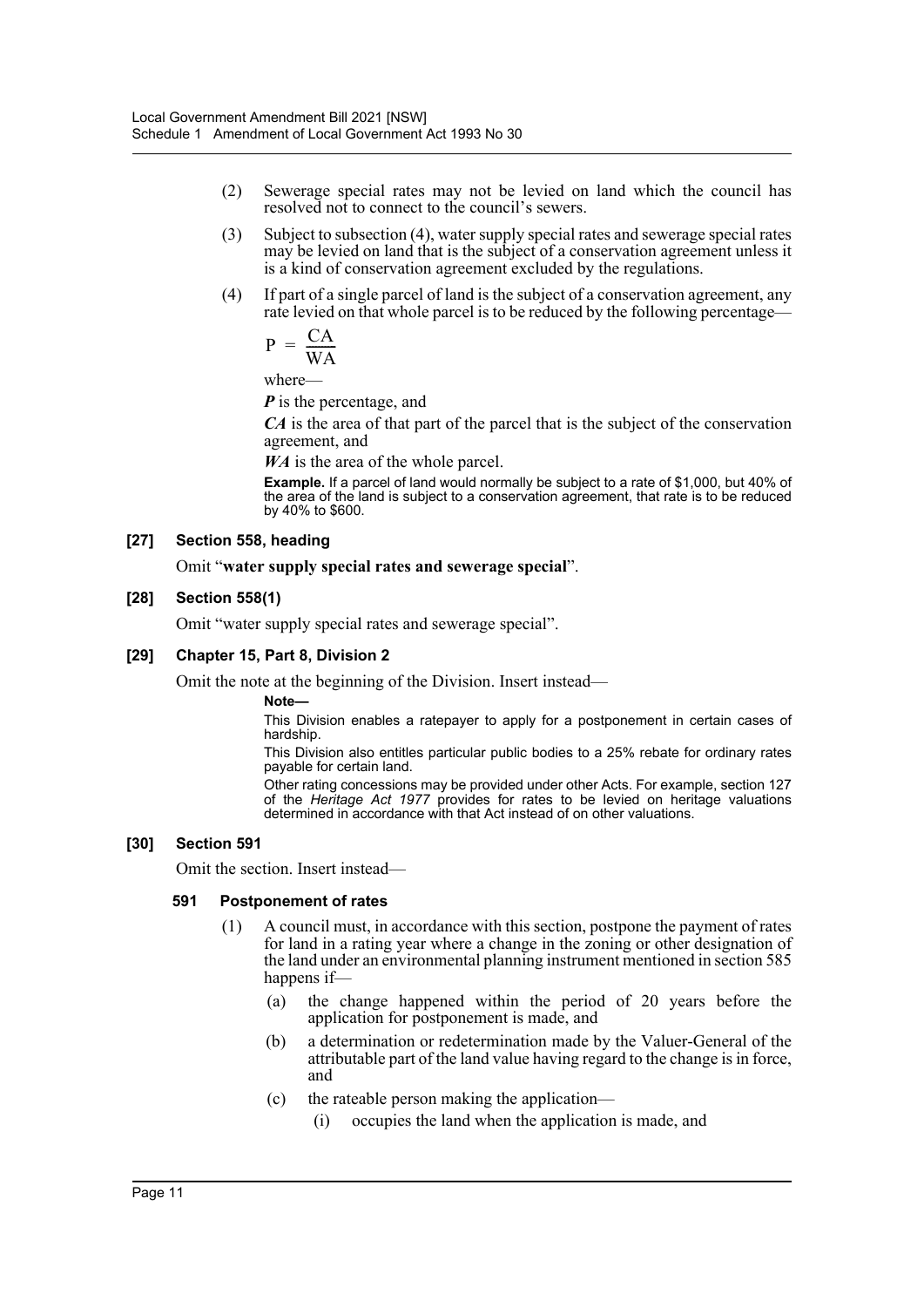- (ii) owned the land when the change happened, but did not initiate or request the change, and
- (d) the council is satisfied on reasonable grounds that the case falls within a category of hardship for which the council has determined payment should be postponed.
- (2) The amount of the rate postponed is to be the increase in the amount of the rate resulting from the zoning or other designation of the land compared with the rate the would have been payable if the zoning or other designation had not happened.

#### **[31] Section 595**

Omit the section. Insert instead—

#### **595 Postponed rates may be written off after 5 years**

- (1) This section applies if 5 years have elapsed since the commencement of a rating year for which part of the rates levied on land have been postponed under this Division.
- (2) The council may write off the part postponed and any interest accrued on that part.
- (3) This section does not affect the right of the council to recover rates and interest, even though they have been written off under this section, if it subsequently appears to the council that they should not have been written off.

#### **[32] Schedule 8 Savings, transitional and other provisions consequent on the enactment of other Acts**

Insert after Part 40—

# **Part 41 Provisions consequent on enactment of Local Government Amendment Act 2021**

# **Division 1 Interpretation**

**126 Definitions**

In this Part—

*amending Act* means the *Local Government Amendment Act 2021*. *equalisation process*—see clause 128. *gradual harmonisation*—see clause 127. *harmonisation period*—see clause 127. *harmonisation resolution*—see clause 127. *immediate harmonisation*—see clause 127.

*rating category* means a category mentioned in section 514, including as amended by the amending Act.

*rating sub-category* for a rating category means a sub-category for the rating category of a kind permitted under Chapter 15, Part 3, including as amended by the amending Act.

*relevant council* means a council to which a determination of the Minister under section 218CB applied immediately before the day on which Division 2 of this Part commences.

*sub-categorisation process*—see clause 128.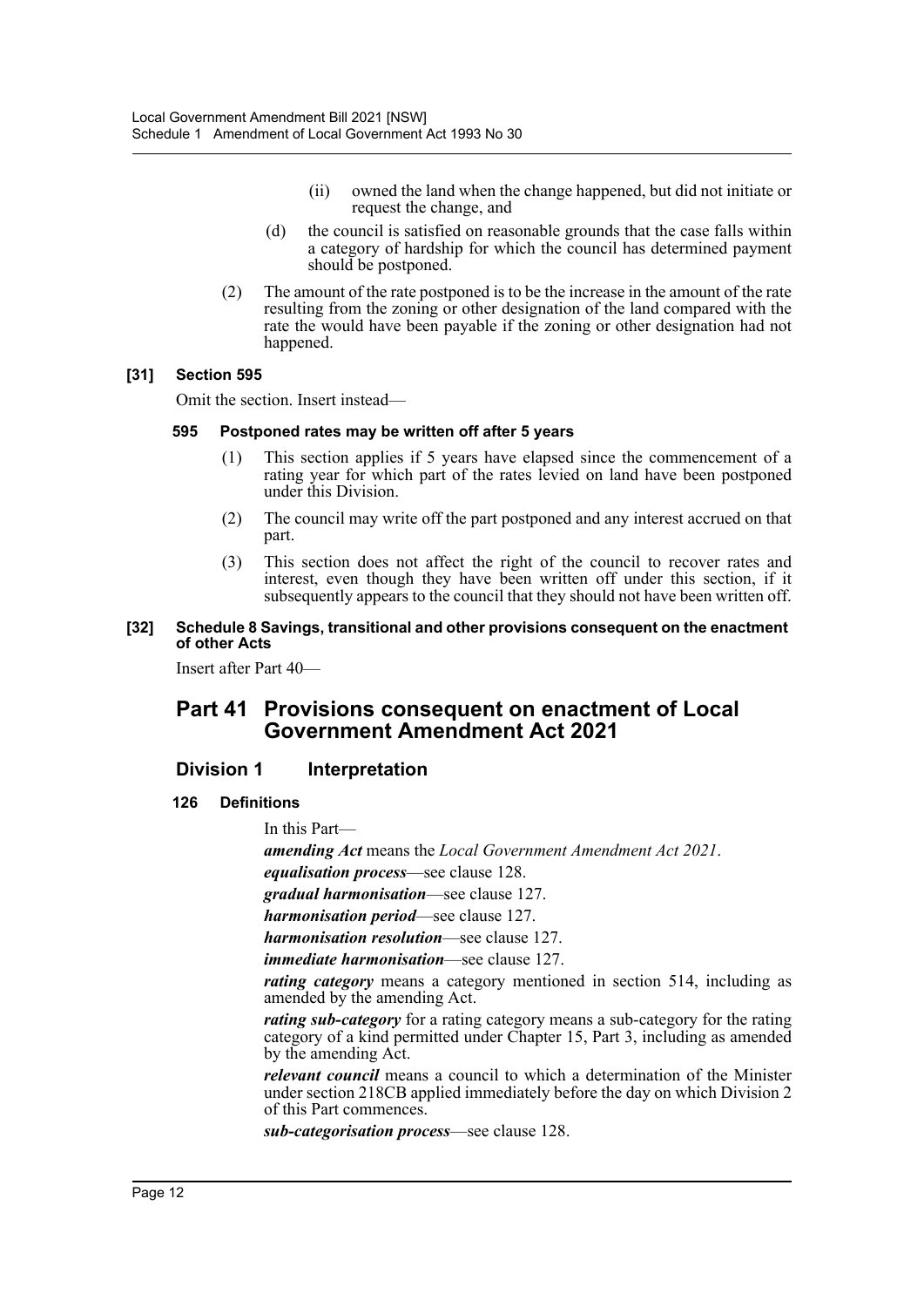# **Division 2 Rate harmonisation**

#### **127 Rate harmonisation for ordinary rates**

- (1) A relevant council must harmonise the ordinary rates for each of its rating categories in accordance with this Part.
- (2) A relevant council may decide to harmonise ordinary rates by passing a resolution (a *harmonisation resolution*)—
	- (a) for the harmonisation to happen from the next rating year occurring after the day on which this Division commences (an *immediate harmonisation*), or
	- (b) for the harmonisation to happen over a period, not exceeding 8 years, specified by the resolution (the *harmonisation period*) after the day on which this Division commences (a *gradual harmonisation*).
- (3) A council is taken to have passed a harmonisation resolution for the purposes of this Part even if the resolution is passed before the day on which this Division commences.

#### **128 Ways in which ordinary rates may be harmonised**

- (1) Ordinary rates may be harmonised by a relevant council for a rating category by using—
	- (a) an equalisation process, or
	- (b) a sub-categorisation process.
- (2) An *equalisation process* involves revising the council's existing ordinary rating structure so that it applies consistently within each rating category used by the council.

**Example.** Creating the same rating structure for all land categorised as residential.

(3) A *sub-categorisation process* involves revising the council's existing ordinary rating structure by adopting rating sub-categories for rating categories used by the council.

#### **129 Process for gradual harmonisation**

- (1) A relevant council must not pass a harmonisation resolution for gradual harmonisation unless—
	- (a) the council has undertaken the consultation process specified by this clause, and
	- (b) the resolution specifies each of the following—
		- (i) the length of the harmonisation period,
			- **Note.** Clause 127(2)(b) provides that the period cannot exceed 4 years.
		- (ii) the rating structure for each rating category or rating sub-category that will come into effect when the harmonisation period ends,
		- (iii) the percentage of the increase in rates for each rating category or sub-rating category that will occur in each rating year over the harmonisation period.
- (2) Subject to the regulations, the consultation process to be followed for a gradual harmonisation proposal is to be the consultation process for the adoption of an operational plan under Chapter 15, Part 4.
- (3) The consultation process mentioned in subclause (2) may be followed in combination with the adoption of an operational plan or separately.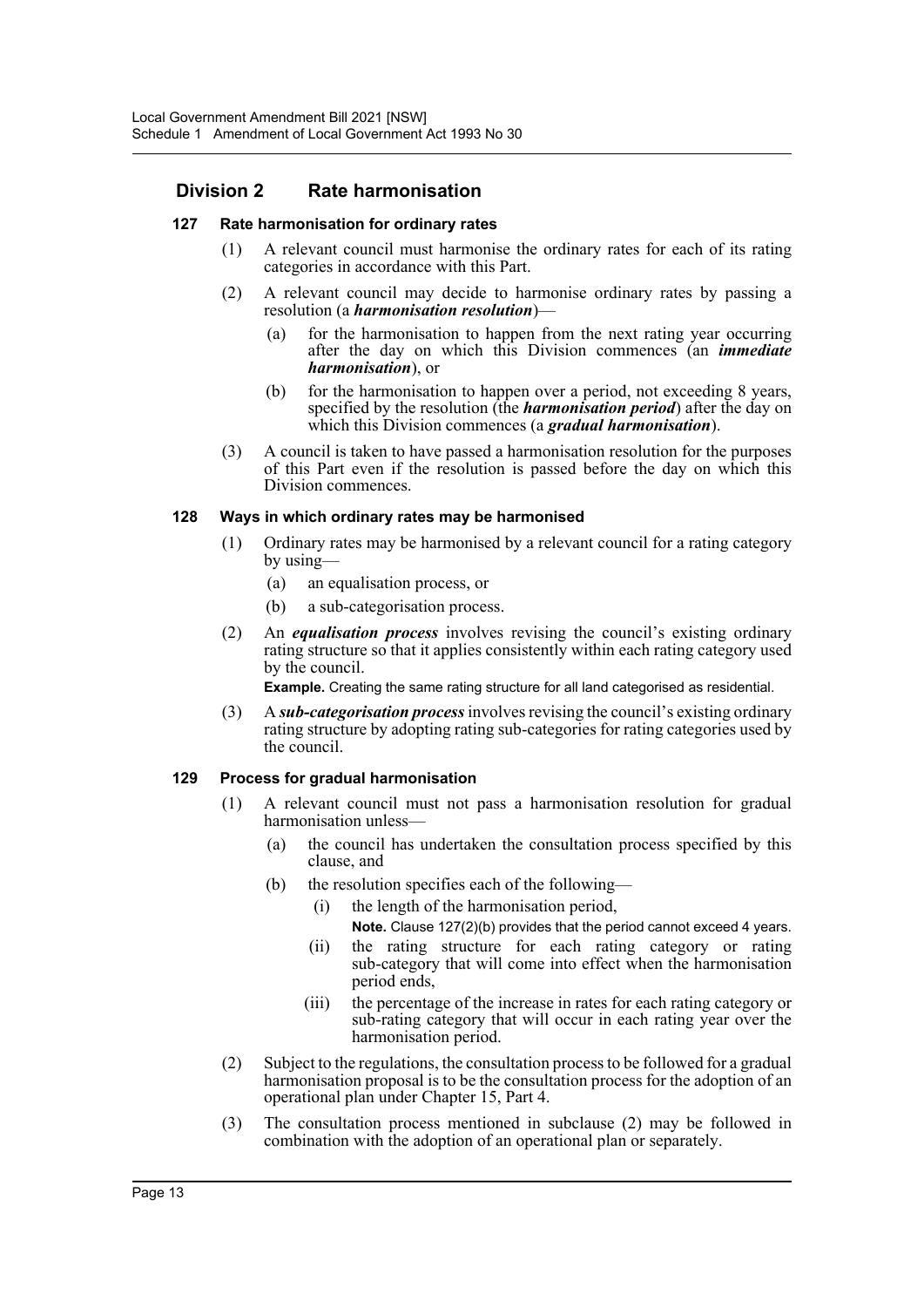- (4) The relevant council must ensure that each annual variation in the amount of an ordinary rate for a rating category or rating sub-category during the harmonisation period for a gradual harmonisation does not exceed 50% of the difference between—
	- (a) the ordinary rate structure at the beginning of the harmonisation period, and
	- (b) the ordinary rate structure at the end of the harmonisation period.
- (5) A gradual harmonisation may not be altered by a further resolution of the council—
	- (a) to increase the harmonisation period beyond 8 years, or
	- (b) to make changes to the harmonisation process in contravention of subclause (4).
- (6) In this clause—

*ordinary rate structure* means the amount of the rate comprised by the total of the amounts referred to in section 497.

#### **130 Relationship of Division with other provisions**

This Division applies despite anything to the contrary in other provisions of this Act, particularly section 218CB and Chapter 15, Part 3 as amended by the amending Act.

# **Division 3 Conservation agreements**

#### **131 Existing exemptions for conservation agreements**

- (1) Section 555(1)(b1), as in force immediately before the day of its substitution by the amending Act, continues to apply to—
	- (a) a conservation agreement in force immediately before the day, and
	- (b) a conservation agreement entered into on or after the day if entering the agreement was a condition of—
		- (i) a development consent granted under the *Environmental Planning and Assessment Act 1979* before the day, or
		- (ii) an approval granted under the *Environment Protection and Biodiversity Conservation Act 1999* of the Commonwealth before the day.
- (2) In this clause *conservation agreement* has the same meaning as in the *National Parks and Wildlife Act 1974*.

# **Division 4 Postponed rates and unpaid rates or charges**

#### **132 Application of amendment concerning postponements**

- (1) Chapter 15, Part 8, Division 2, as in force immediately before the day section 591 is substituted by the amending Act, continues to apply—
	- (a) to applications for postponement of rates made, but not finally determined, before the day, and
	- (b) to postponements of rates granted before the day that have not lapsed, and
	- (c) to postponements of rates granted before the day that have lapsed, whether before, on or after the day.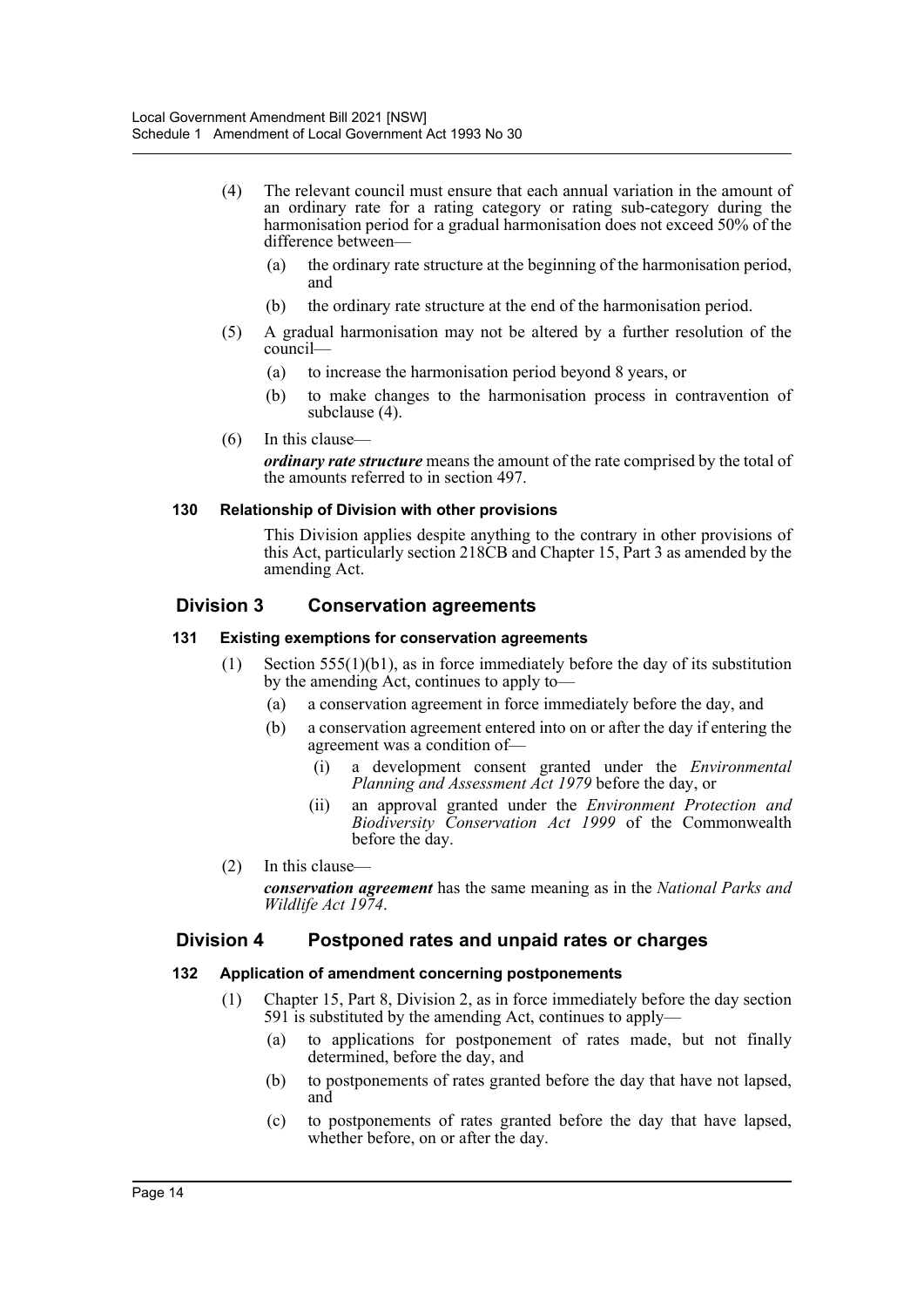(2) Subclause (1), in its application to subclause (1)(c), applies for the period of 20 years.

# **Division 5 Statutory review**

#### **133 Minister to review amendments**

- (1) This Minister is to review the amendments made by the amending Act to determine whether—
	- (a) the policy objectives of the amendments remain valid, and
	- (b) the terms of the provisions inserted, substituted or amended by the amending Act remain appropriate for securing those objectives.
- (2) The review is to be undertaken as soon as possible after the end of the period of 2 years following the commencement of this clause.
- (3) A report on the outcome of the review is to be tabled in each House of Parliament as soon as practicable after the review is completed.

# **[33] Dictionary**

Insert in alphabetical order—

#### *conservation agreement* means—

- (a) a conservation agreement within the meaning of the *National Parks and Wildlife Act 1974*, or
- (b) another agreement relating to the conservation of the land of a kind prescribed by the regulations.

# **1.2 Amendments concerning elections and terms of office**

# **[1] Section 291A Countback to be held instead of by-election in certain circumstances**

Omit section 291A(4)(a)–(c). Insert instead—

- (a) if the election at which the person whose departure created the casual vacancy was elected was administered by the Electoral Commissioner—by a returning officer appointed by the Electoral Commissioner, or
- (b) if the election at which the person whose departure created the casual vacancy was elected was administered by a returning officer appointed by an electoral services provider engaged by the council—by a returning officer appointed by the electoral services provider.

# **[2] Section 291A(5A)**

Insert after section 291A(5)—

(5A) If an electoral services provider engaged by the council is unable to appoint a returning officer for the purposes of subsection (4)(b), a by-election in accordance with this Part must be held to fill the casual vacancy.

#### **[3] Section 310A Postal votes**

Omit section 310A(a). Insert instead—

(a) the postal vote is received by the returning officer before the time and day following the close of the poll prescribed by the regulations, and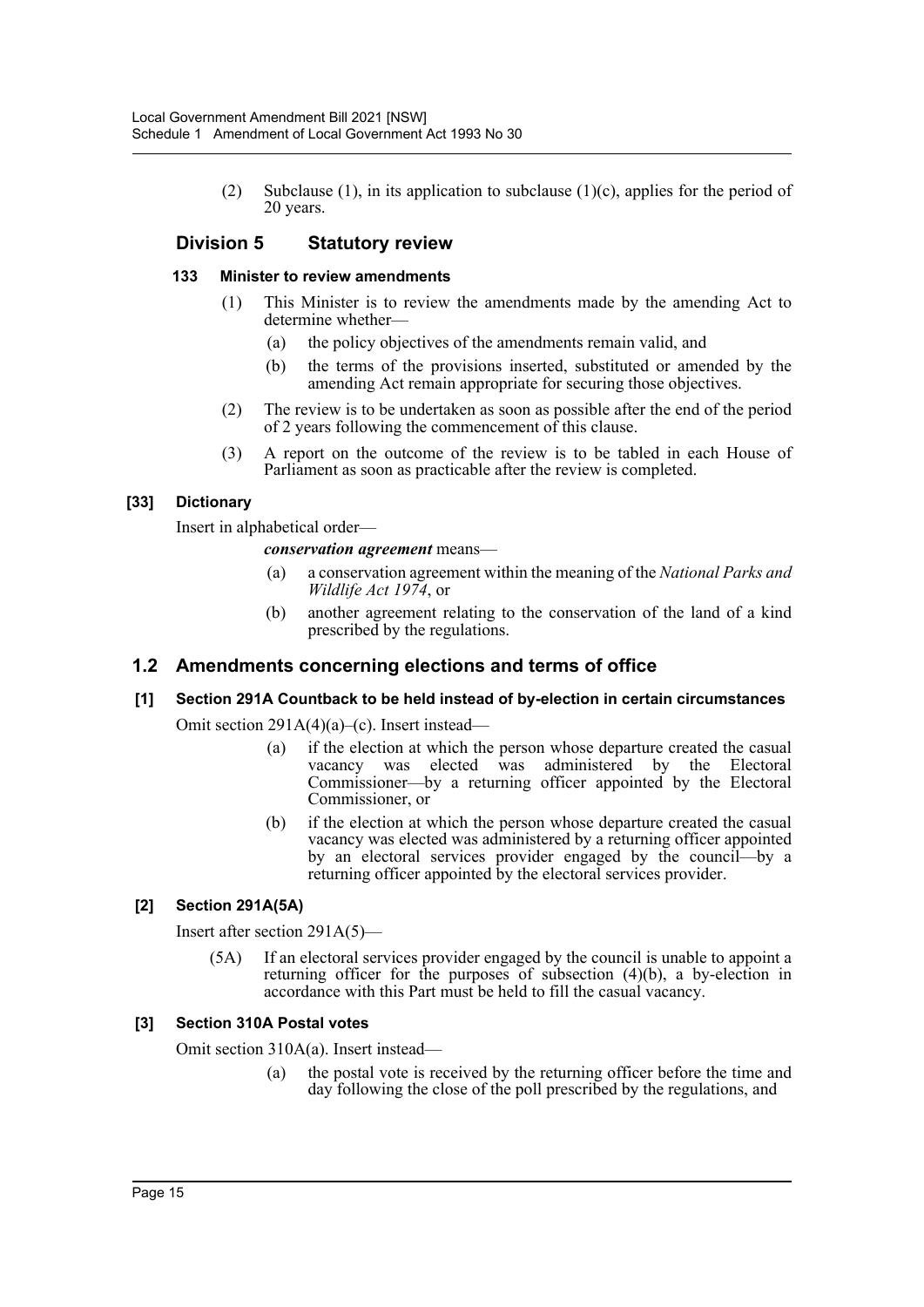### **[4] Section 391 The chairperson**

Omit section 391(2) and (3). Insert instead—

- (2) The chairperson holds office for 2 years, subject to this Act.
- (3) The office of chairperson—
	- (a) commences on the day the person elected to the office is declared to be elected, and
		- (b) becomes vacant on the earliest of the following—
			- (i) when the person's successor is declared to be elected to the office,
			- (ii) on the occurrence of a casual vacancy in the office,
			- (iii) the polling day of the ordinary election of councillors of which the person is a councillor.

#### **[5] Section 400V Chairperson**

Omit section 400V(4). Insert instead—

- (4) The office of chairperson—
	- (a) commences on the day the person elected to the office is declared to be elected, and
	- (b) becomes vacant on the earliest of the following—
		- (i) when the person's successor is declared to be elected to the office,
		- (ii) on the occurrence of a casual vacancy in the office,
		- (iii) the polling day of the ordinary election of councillors of which the person is a councillor.

# **1.3 Amendments concerning superannuation payments for councillors**

#### **Section 254B**

Insert after section 254A—

# **254B Payment for superannuation contributions for councillors**

- (1) A council may make a payment (a *superannuation contribution payment*) as a contribution to a superannuation account nominated by a councillor, starting from the financial year commencing 1 July 2022.
- (2) The amount of a superannuation contribution payment is the amount the council would have been required to contribute under the Commonwealth superannuation legislation as superannuation if the councillor were an employee of the council.
- (3) A superannuation contribution payment is payable with, and at the same intervals as, the annual fee is payable to the councillor.
- (4) A council is not permitted to make a superannuation contribution payment—
	- (a) unless the council has previously passed a resolution at an open meeting to make superannuation contribution payments to its councillors, or
	- (b) if the councillor does not nominate a superannuation account for the payment before the end of the month to which the payment relates, or
	- (c) to the extent the councillor has agreed in writing to forgo or reduce the payment.